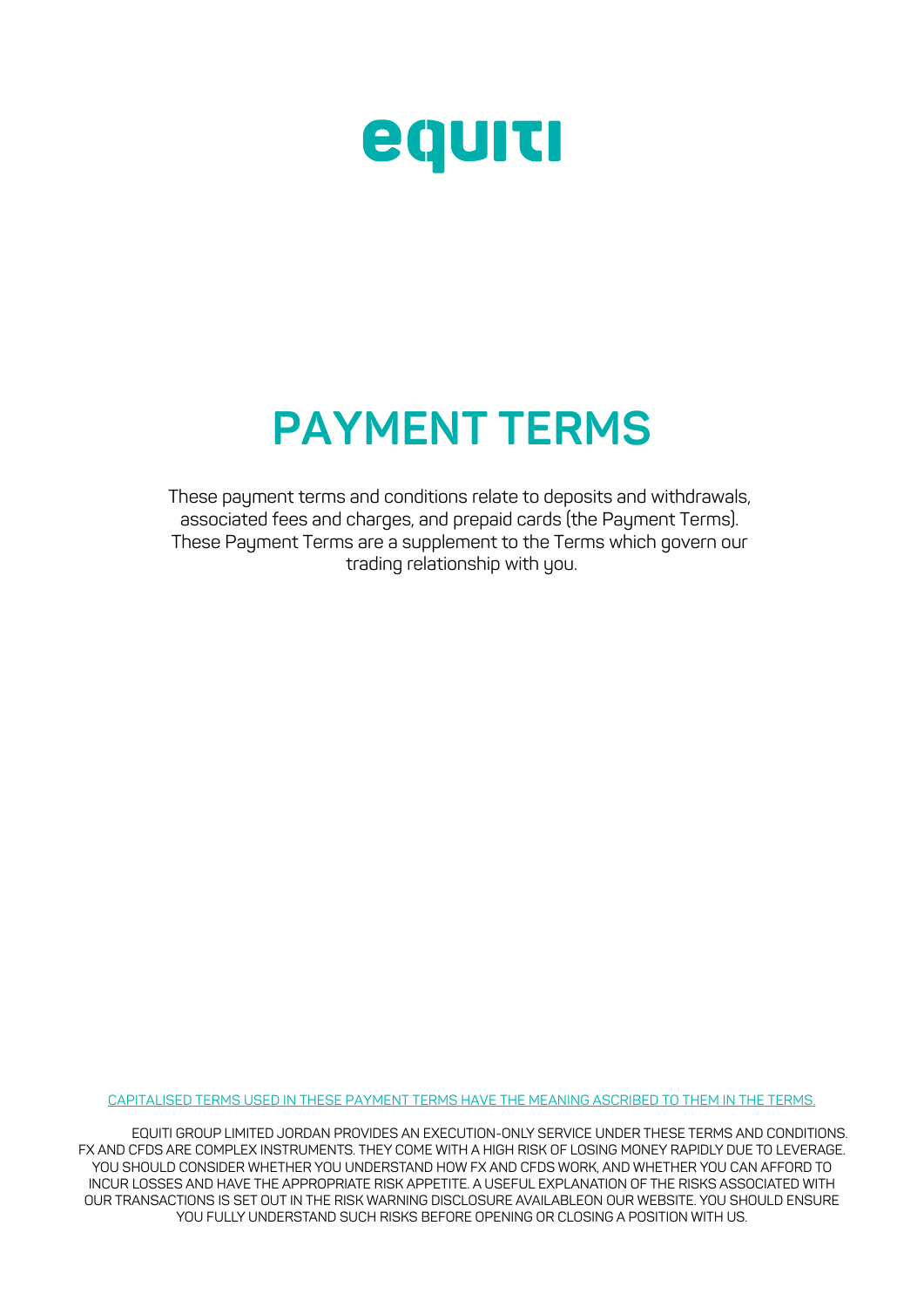

single agreement between us.

# Table of Contents

SECTION<sub>1</sub> [Deposits and withdrawals](#page-2-0)

SECTION<sub>2</sub> [Fees and charges](#page-3-0) 

SECTION 3 [Prepaid cards](#page-4-0)

Equiti Group Limited Jordan is incorporated in Jordan under registration number 50248, and is authorised and regulated by the Jordan Securities Commission support@equiti.com | +962 6 5508305 | Second Floor, Jouba Complex, Suleiman Al Nabulsi St 32, Al-Abdali Boulevard, Amman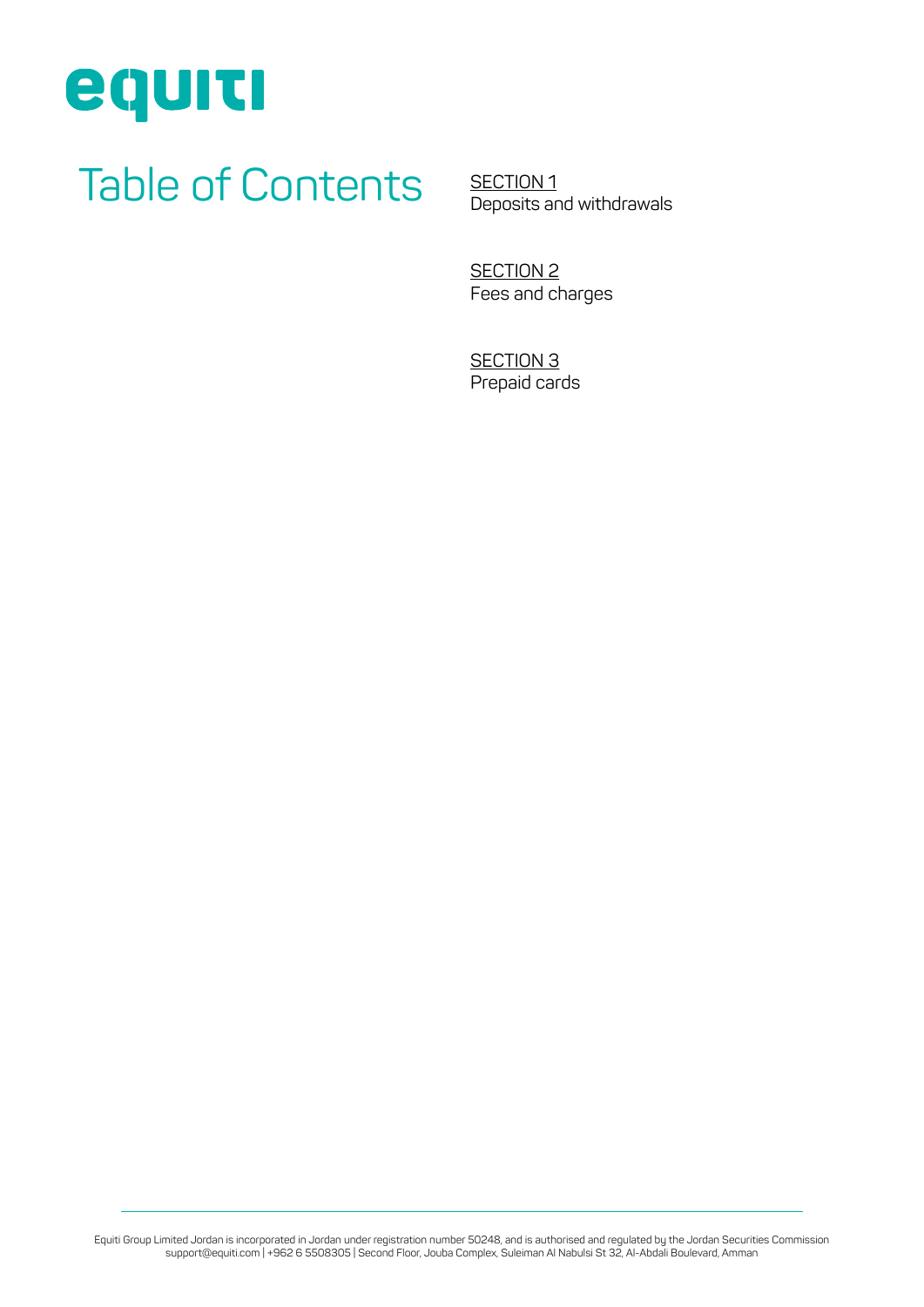<span id="page-2-0"></span>

failure or delay by us in exercising our rights under these Terms

single agreement between us.

#### 1 Deposits and withdrawals

- 1.1 You may, subject to the Terms and these Payment Terms, deposit funds to your Account or withdraw funds from your Account. The funds deposited to your Account form part of your Equity; your Free Margin represents the funds available for withdrawal.
- 1.2 There are several options available to deposit funds to or withdraw funds from your Account, as detailed on the Portal and the payment services support page on our Website.
- 1.3 The funds you deposit or withdraw may be subject to a minimum or maximum per transaction, as detailed on the Portal and the payment services support page on our Website. In the event you make a deposit or withdrawal request that is below the minimum or above the maximum, the request will not be processed.
- 1.4 You may withdraw the Free Margin in your Account at any time. If in the time it takes to process the withdrawal, the value of one or more of your open Position has moved such that the Free Margin requested for withdrawal is no longer available, the withdrawal request will be rejected.
- 1.5 In the event you wish to withdraw your total Equity, you must close all open Positions. Requests to withdraw your total Equity may be made via the Portal or email to backoffice@equiti.com or in the method described in these Payment Terms.
- 1.6 If you request a withdrawal and you owe us a payment under the Terms, we reserve the right to withhold (from the withdrawal request) the amount owed to us and to set-off such amount in accordance with the Terms.
- Regulations, the Terms, our Policies or other applicable terms require otherwise. subsequently make a withdrawal request, we will process the withdrawal request and transfer funds to the source of the deposit except in the event where Applicable 1.7 If you deposit funds to your Account using multiple payment sources and you
- 1.8 When you initiate payment for a deposit to your Account, there may be a processing , subject to  $\mathsf{S}_{\mathsf{S}}$ damage which may arise from such delay. Conflicts of Interest Policy. delay before the funds are credited to your Account. We will not be liable for loss or

Equiti Group Limited Jordan is incorporated in Jordan under registration number 50248, and is authorised and regulated by the Jordan Securities Commission<br>Equiti Gronort@equiti com LAAS2 6 5508305 | Second Floor Jouha Comp support@equiti.com | +962 6 5508305 | Second Floor, Jouba Complex, Suleiman Al Nabulsi St 32, Al-Abdali Boulevard, Amman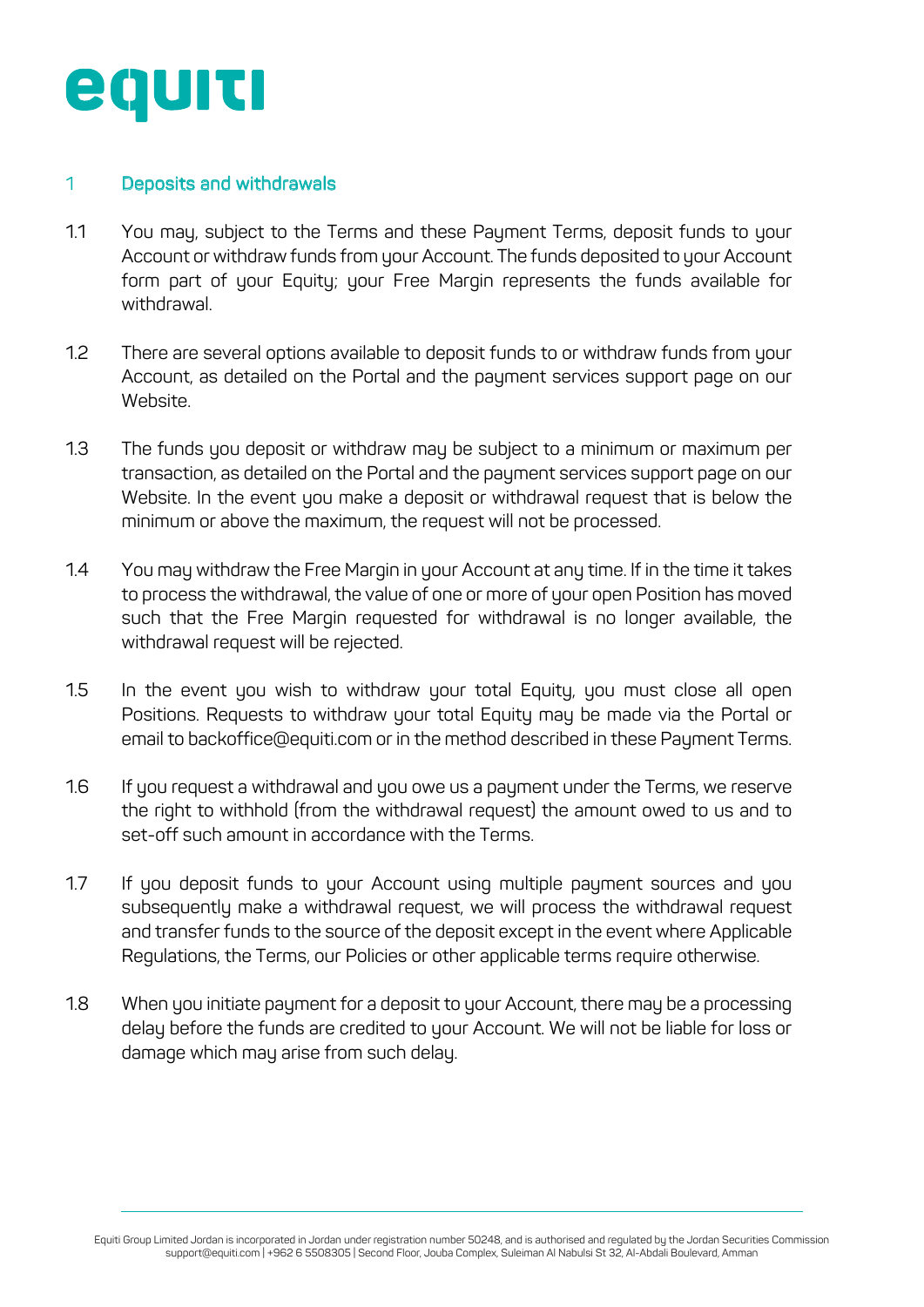<span id="page-3-0"></span>

- **""#+#"!** Situations may arise where our interests, or those of our Affiliates, directors, 1.9 A withdrawal request received before 15:00hr on a Business Day may be processed on the same day. A withdrawal request received after this time will be processed as soon as possible.
- 1.10 We will not be liable for a technical difficulty that may prevent you from depositing (-4\$=0&-.!5>!&<-!/)(.01!?-3\$(%&%-2!@),,%22%)1 ! or withdrawing funds from your Account. You agree that you will hold us harmless from a claim arising from such technical difficulties.

### 2 Fees and charges

- 2.1 A deposit to or a withdrawal from your Account may be subject to fees or charges applied by:
	- a) your bank;
	- b) debit or credit card provider;
	- c) a payment service provider;
	- d) our bank or alternative payment provider; or
	- e) by us.

single agreement between us.

We may deduct such fees and charges from your deposit or withdrawal amount, or charge them separately to your Account.

the quoted exchange rate and the currency conversion fee, and agree that the currency conversion fee will be deducted from the amount deposited or withdrawn. The quoted exchange rate will be the prevailing exchange rate at the date of the deposit or withdrawal, plus the currency conversion fee which is a fixed percentage of the value of the deposit or withdrawal. We reserve the right to vary the currency Conflicts of Interest Policy. 2.2 If you make a deposit or withdrawal in a currency that is not GBP, USD, EUR, or JOD, your deposit or withdrawal may be subject to a currency conversion fee. By proceeding with the deposit or withdrawal at the quoted exchange rate, you accept conversion fee, at our discretion, depending on the (i) currency of the deposit and the currency that it is converted to, or (ii) the currency your Account is denominated in and the currency the withdrawal is made in.

Equiti Group Limited Jordan is incorporated in Jordan under registration number 50248, and is authorised and regulated by the Jordan Securities Commission support@equiti.com | +962 6 5508305 | Second Floor, Jouba Complex, Suleiman Al Nabulsi St 32, Al-Abdali Boulevard, Amman